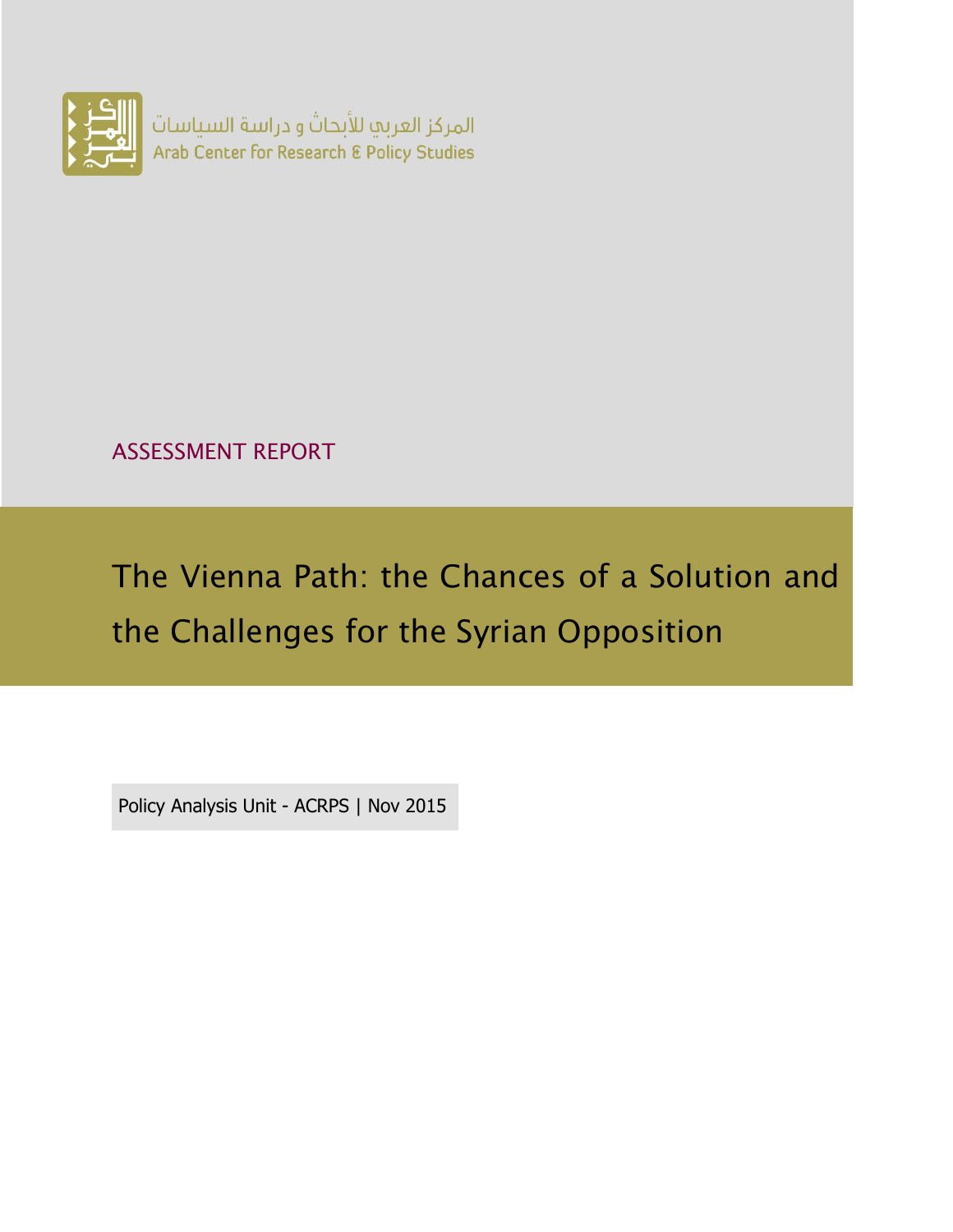The Vienna Path: the Chances of a Solution and the Challenges for the Syrian **Opposition** 

Series: Assessment Report

Policy Analysis Unit – ACRPS | Nov 2015

\_\_\_\_\_\_\_\_\_\_\_\_\_\_\_\_\_\_\_\_\_\_\_\_\_\_\_\_

Copyright © 2015 Arab Center for Research and Policy Studies. All Rights Reserved.

The Arab Center for Research and Policy Studies is an independent research institute and think tank for the study of history and social sciences, with particular emphasis on the applied social sciences.

The Center's paramount concern is the advancement of Arab societies and states, their cooperation with one another and issues concerning the Arab nation in general. To that end, it seeks to examine and diagnose the situation in the Arab world - states and communities- to analyze social, economic and cultural policies and to provide political analysis, from an Arab perspective.

The Center publishes in both Arabic and English in order to make its work accessible to both Arab and non-Arab researchers.

#### **Arab Center for Research and Policy Studies**

PO Box 10277

Street No. 826, Zone 66

Doha, Qatar

Tel.: +974 44199777 | Fax: +974 44831651

[www.dohainstitute.org](file:///C:/Users/dena.qaddumi/Desktop/www.dohainstitute.org)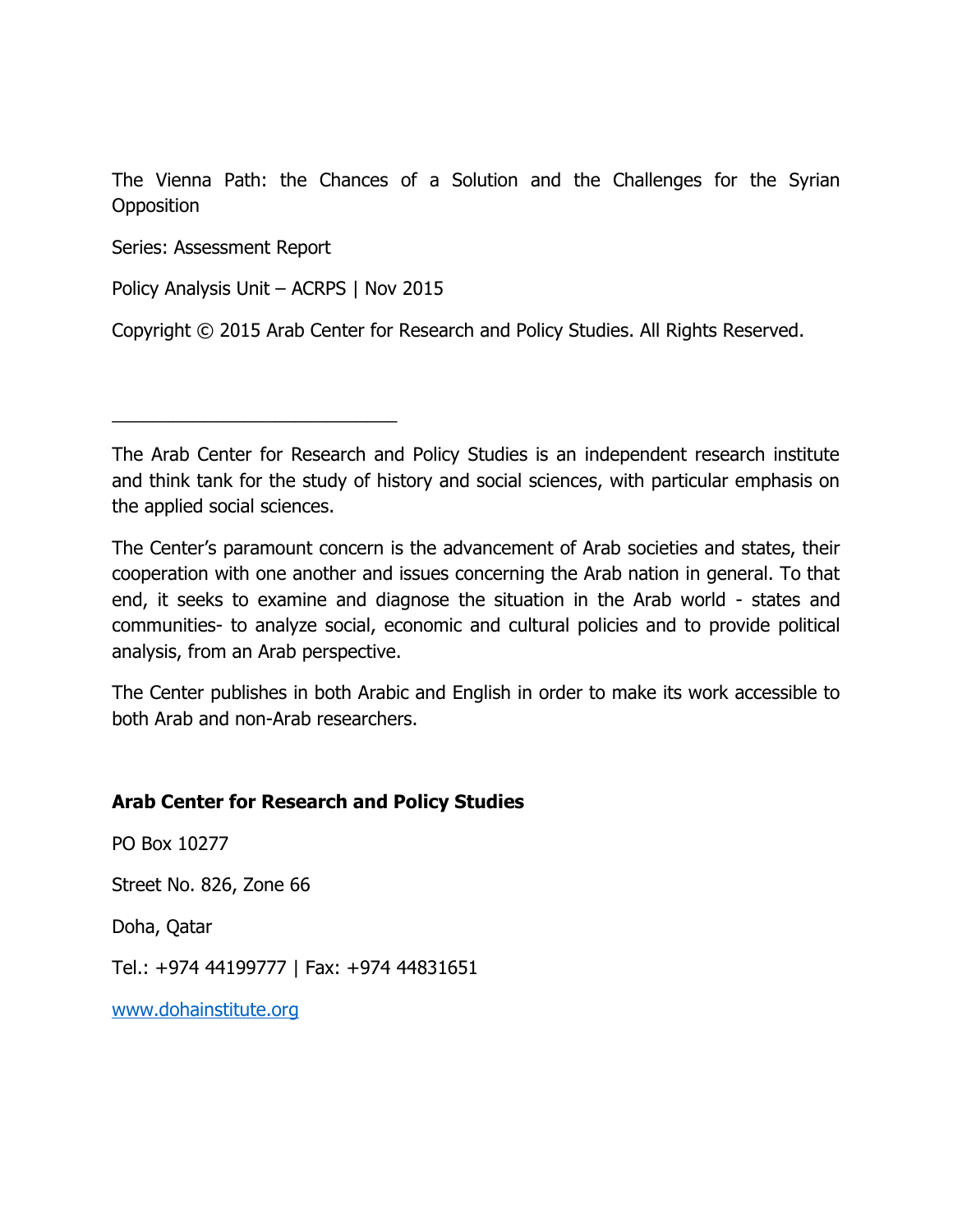## Table of Contents

| Introduction                                                           |                |
|------------------------------------------------------------------------|----------------|
| Two Parallel Paths to the Solution                                     |                |
| Vienna: a Chance for a Solution or Just a Path to a Distant Resolution | $\overline{2}$ |
| The Position and Options of the Syrian Opposition                      | 4              |
| Conclusion                                                             |                |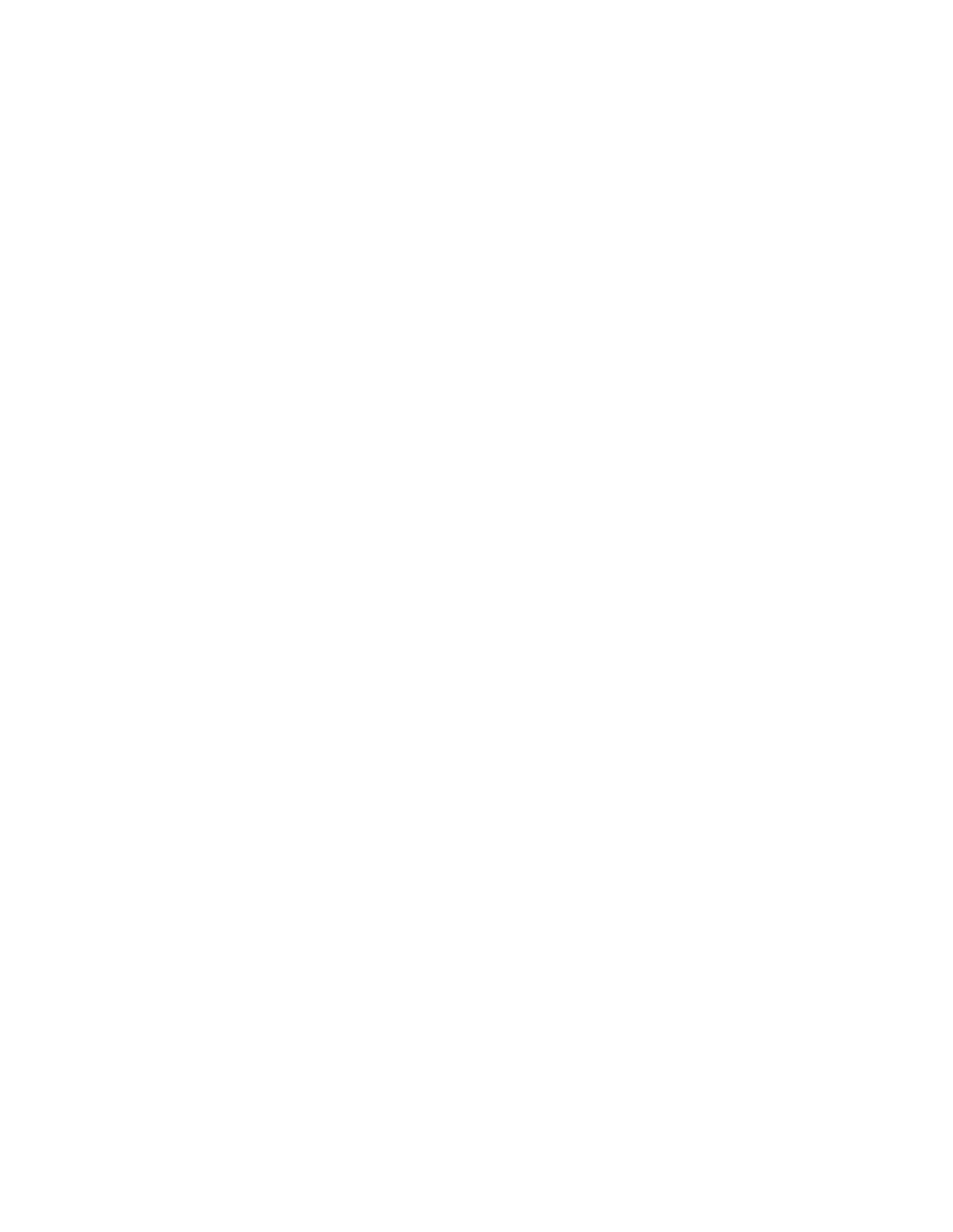#### <span id="page-4-0"></span>Introduction

The second round of the Syria peace talks in Vienna were held on October 30, 2015, within a week of the close of the first round. This new, expanded set of negotiations now brought together all of the states active in or connected to the Syrian crisis, including specifically Iran. The participants were able to issue a nine point communique that set out the general framework for the anticipated political solution in Syria. The third Vienna meeting, which convened on November 14 and brought together representatives of seventeen states, the UN, and the EU, reflected a regional and international consensus through a statement which included a road map and a timetable to enforce the political solution in Syria along two parallel tracks. The first calls for the launch of a political process leading to ending the conflict that has been underway for almost five years. The second calls for unified regional and international efforts to confront extremism and terrorist groups.

#### <span id="page-4-1"></span>Two Parallel Paths to the Solution

The idea of the path to a political solution running in parallel with the fight against terrorism formed was shared by all of the regional and international parties active in the Syrian crisis. It reformulated the Russian proposal that was based on Moscow's sense of "abundant power" arising from its military intervention in Syria, where it has attempted to change the balance of forces on the ground and impose a political solution in line with its conception of the conflict. Central to this has been Russia's adoption of the "war on terror" discourse and an expanded list of targeted organizations in Syria. The Vienna statement affirmed the need for the states involved to agree which factions and groups active in Syria would be designated as terrorist organizations. Jordan was tasked to draft the list of such groups with the assistance of the intelligence agencies of states that are party to the Vienna process, a task to be completed before the launch of the political process. The Russian side benefited from the Paris attacks, which occurred on the eve of the latest Vienna meeting and which were claimed by Islamic State in Iraq and the Levant's (ISIL) .This event allowed Moscow to push for the adoption of its own perspective and for the fight against terrorism to be made the main element of both the Syrian conflict and the agreement in Vienna.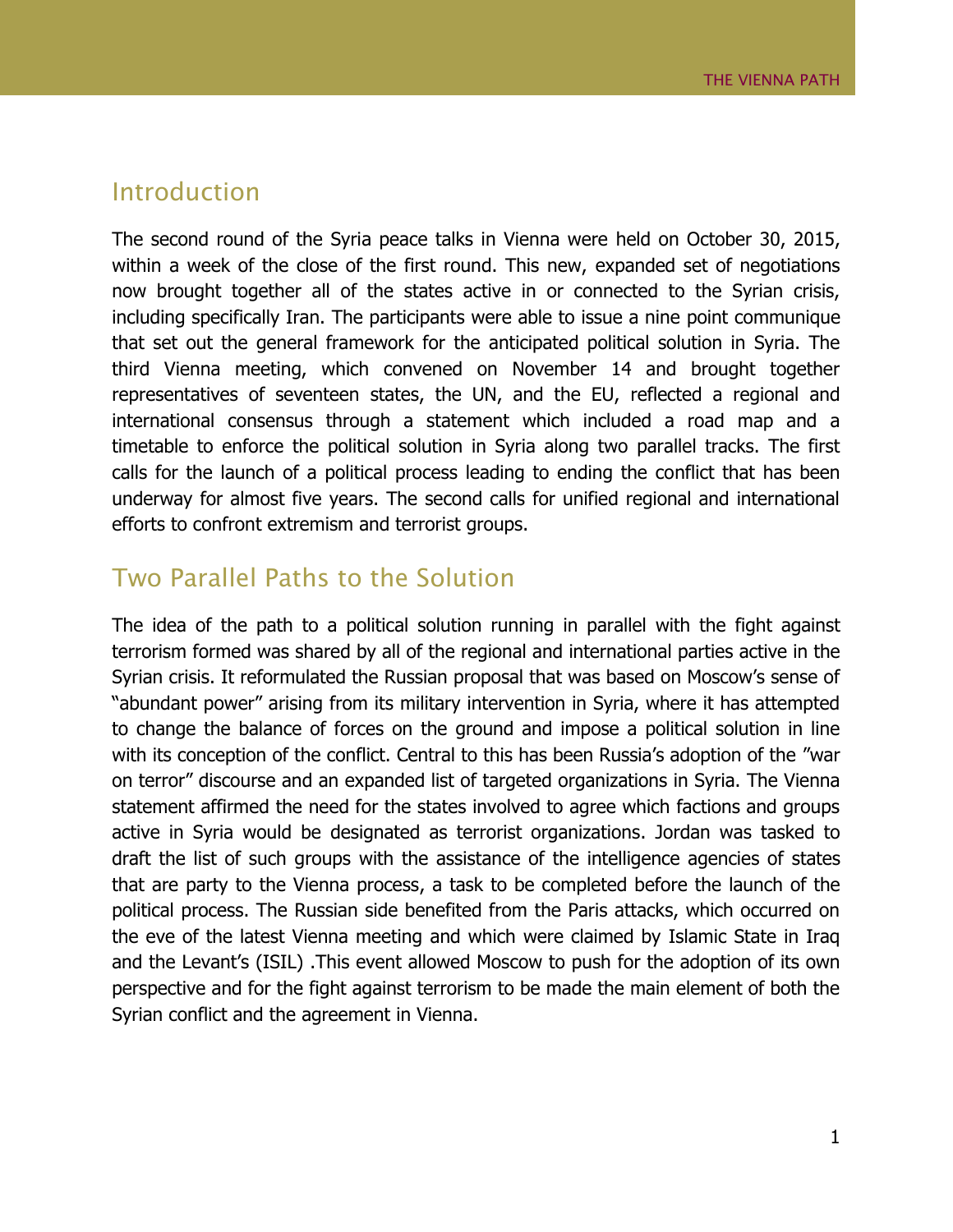The Russian proposal would not have passedwithout being amended to take into account the views of the states sponsoring the opposition and without the stipulation that the political track for solving the Syrian crisis is the other necessary element for the successful confrontation of terrorism. According to this approach, terrorism is the result and not the cause of the conflict raging in Syria. Had it not been for the viciousness of the regime and its use of extreme violence, including chemical weapons, to suppress a non-violent revolution, as well as the regime's decision to turn to Iranian-backed sectarian militia for help, terrorism would not have flourished and its mobilization and funding capacities would not have grown to that extent that it can now strike at great distances. Accordingly, and in parallel with the agreement to classify and confront terrorist groups, the necessity of a political resolution to the Syrian crisis was also a point of mutual agreement. A three-stage timetable was set out, which envisaged a UNsponsored negotiations process beginning in early 2016 and ending in December, 2017. This first phase will produce an agreement over mechanisms for a ceasefire. Two further stages will see the declaration of a political process leading to "credible, inclusive, non-sectarian governance, followed by a new constitution and elections" for parliament and president to be administered under UN supervision, with all Syrians, both at home and abroad—in refugee camps or as integrated migrants-taking part.

### <span id="page-5-0"></span>Vienna: a Chance for a Solution or Just a Path to a Distant Resolution

Nearly five years since the outbreak of the Syrian revolution, and in the absence of a credible political resolution, the international and regional parties active in the Syrian crisis have been careful not to allow any disruption to the on-the-ground military balance of powers. No party has allowed the defeat of its allies or the victory of its enemies. This tendency became clearly apparent after Russia's direct military intervention on the side of the regime, after international parties backing the opposition increased their level of support, foiling Russia's plans to fundamentally change the balance of power on the ground. The failure of Russia's intervention to alter the balance of powers, Moscow's fear of being drawn into a war of attrition in Syria, the growing threat of ISIL, the worsening of the Syrian refugee crisis, and the transformation of Syria into a security, economic, and moral headache encouraged the shift towards the Vienna pathway, breathing new life into a political process that had been faltering since the series of talks which began in Geneva in 2012. Other factors also led Russian President Vladimir Putin to preemptively impose his conditions for a solution in Syria,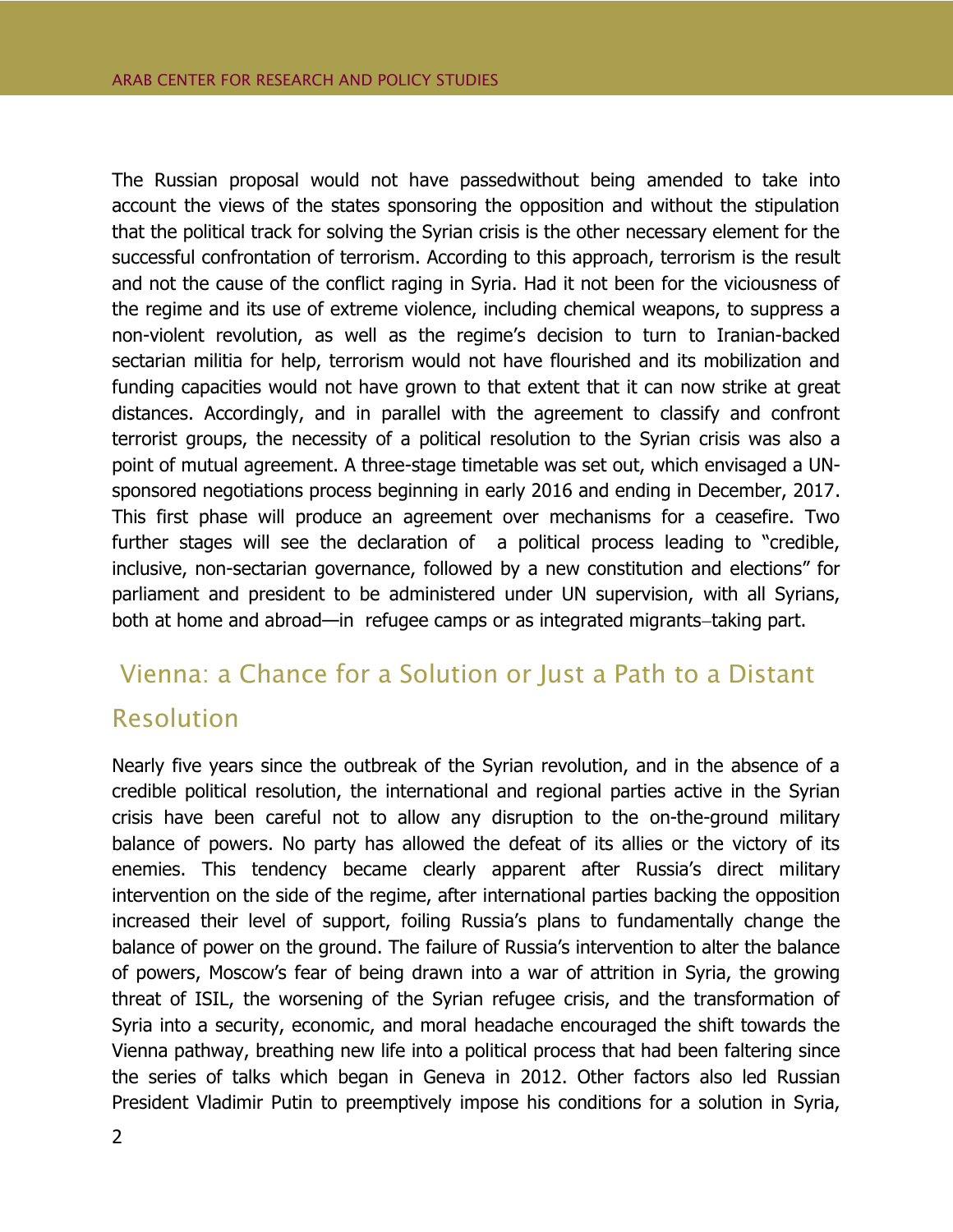including signs of change on the regional and international scene following the resolution of the Iranian nuclear issue and Tehran's return to the international fold. These developments have opened the door for a restructuring of the regional order, and a rearrangement of the roles of the actors in it, in addition to the approach of the U.S. presidential elections. Further hastening this movement have been the signs of fragmentation and disintegration within the regime, and indications of the imminent collapse of the Syrian army, as well as the failure of Iran and its allies to change the geography of control on the ground.

The ineffectiveness of the Washington-led coalition against ISIL has been successfully used in Russian diplomacy to justify intervention in Syria. Russia is also trying to use this fact to impose a political solution, now that it has become a key and indispensable player in determining the future of Syria. This makes Moscow an indispensable port of call for any political and diplomatic moves seeking to solve the Syrian crisis, whose results have started to impact directly on regional and global security. This meant that common ground has been achieved constituting the practical basis for starting the political process that has resulted in the Vienna track.

Moreover, the failure of UN representative Staffan de Mistura's efforts led him to drop his unacceptable political proposals for dealing with the Syrian crisis, such as the policy of partly freezing military operations, and the attempt to see beyond the facts of the conflict and its causes by working to unify the efforts of the regime and the opposition factions to take on extremist groups. Instead, he has been pushed towards a broader approach based on the search for an entrée to a ceasefire, leading to a comprehensive political process leading to a transitional period with regional and international approval, as well as the participation of the regional players influential in Syria. The common objectives shared by Moscow and Washington as represented by the fight against ISIL, encouraged joint efforts to lay the ground for the expanded Vienna meeting, which brought together all the influential parties and launched a minimalist political process. These efforts, however, with their focus on common ground, have delayed dealing with the key areas of disagreement, which could still potentially unsettle the remaining pillars of the political process. A main point of contention is the future of Bashar Assad, questions of his participation in any future elections; his position during the transitional period; what authority he would have; his relationship with the army and security forces; and a slew of detailed minutiae. The classification of terrorist groups will be another major area of disagreement given Russian and Iranian efforts to place opposition groups on the list in the face of suspicious American silence.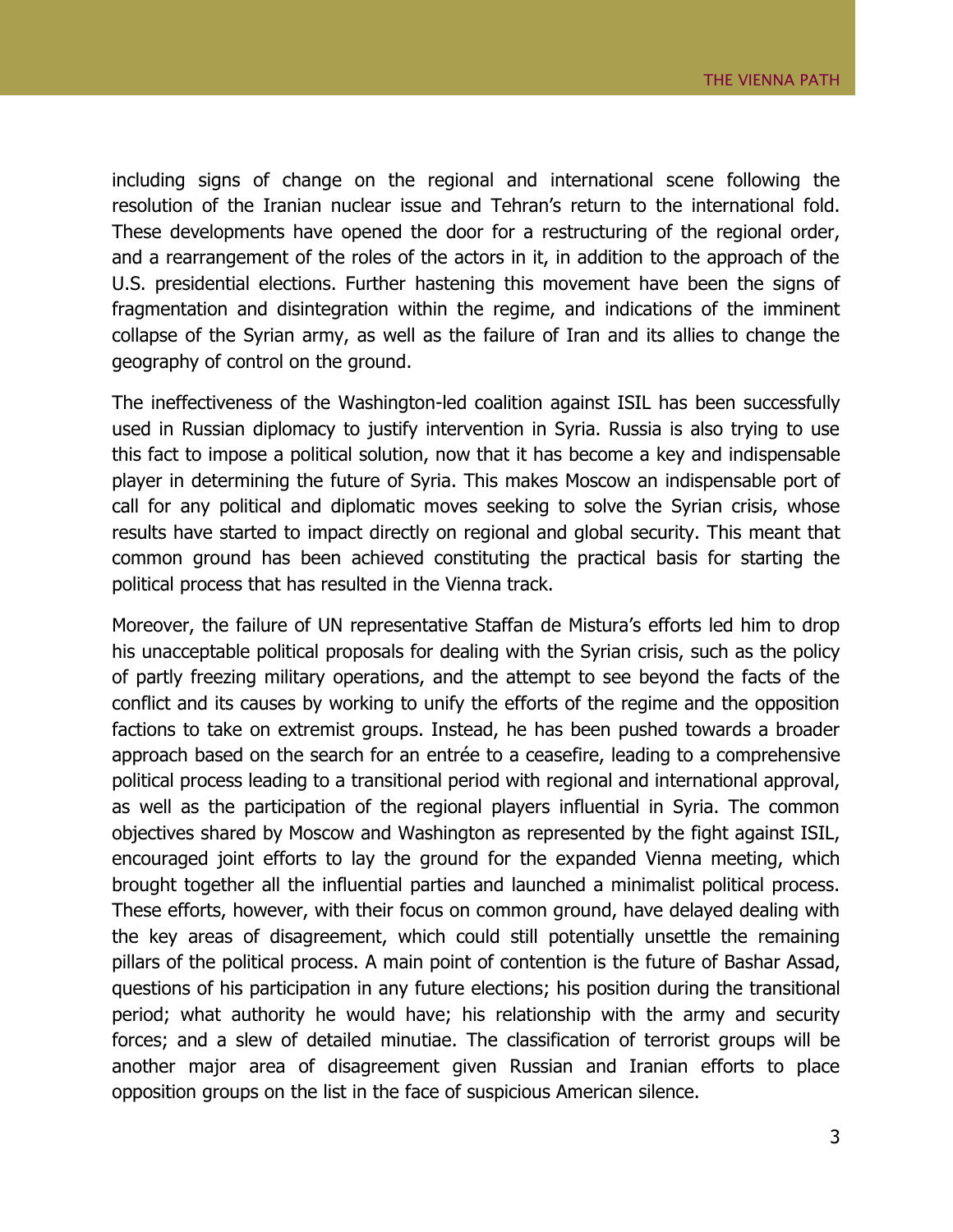#### <span id="page-7-0"></span>The Position and Options of the Syrian Opposition

The armed Syrian opposition, having absorbed the shock of Russian military intervention and survived Russian airstrikes, today faces the challenge of Russian-American agreement to get over the "Assad Complex" and the push towards a solution the outlines of which remain hazy. All of this is taking place in the context of ongoing efforts led by Russia to change the balance of forces on the ground by exploiting the worldwide mobilization against terrorism, particularly after ISIL operations have united the world against it. The armed Syrian opposition finds itself in a fierce confrontation to stop all the attempts to advance on the ground being made by a variety of players, including the Syrian regime and its barrel bombs; the Russian air strikes; and Iranian, Lebanese and Iraqi militia. The political battle to come, however, seems likely to be fiercer still, since the opposition (and the regime) have been excluded from the Vienna process. Their role in negotiations has been restricted to the implementation mechanisms of the solution and they are not involved in its foundations or principles. This situation means all the Islamist opposition factions are facing the prospect of being classified as terrorist groups if they reject the path agreed upon by Russia and the United States.

The situation becomes more complicated with the invitation of opposing factions within the Syrian opposition to the Riyadh conference which is due to be held in December, 2015. These negotiations could become no more than talks between these forces. The creation of a unified opposition delegation is a hard task, but it seems simple in comparison to negotiations that lack clear foundations or established limits, and with a regime that has grown more stubborn since Russian intervention, can maneuver between Moscow and Tehran, and does not seem willing to make concessions. For these reasons, it is unlikely that efforts in Riyadh will focus on forming a delegation, but on forming a strong structure for the opposition, including a representative council (a quasi-parliament) including the various forces; a liberation army made up of all the factions; and an elected executive committee to appoint a negotiating team in its name. In that way, the negotiating team would be derived from a unified political structure committed to the signed opposition charters, including the Cairo document. If this does not occur, the negotiating team taking shape will become a discordant collection of voices. There is room for an alternative Syrian parliament that brings together all of the opposition forces , but there must be a unified political leadership committed to a political program to supervise the negotiating team and principally tasked with leading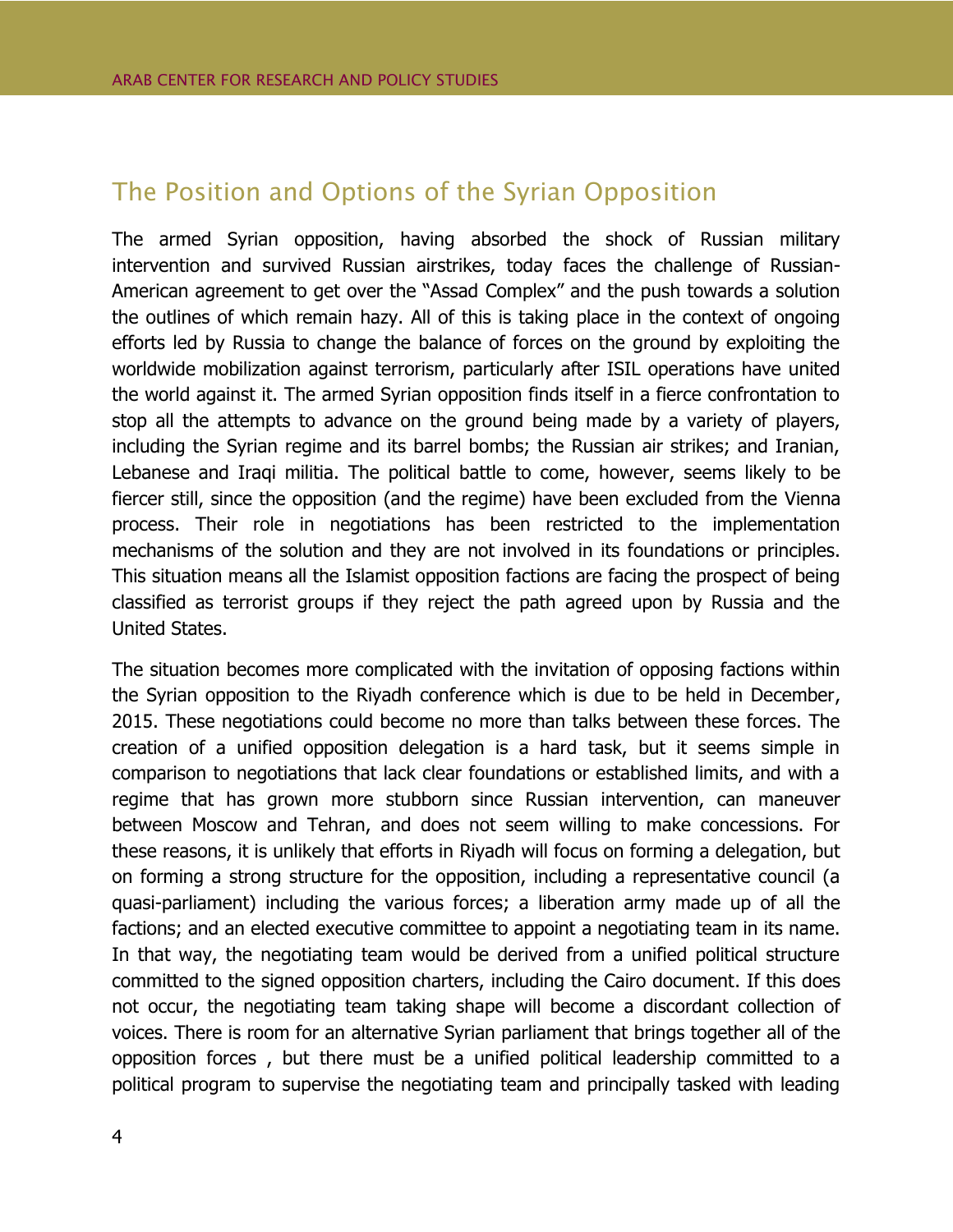and representing the Syrian people and its armed forces. A delegation comprising dictatorship group of forces with incontrovertible differences cannot negotiate with a dictatorship, while the Syrian opposition cannot keep working in its current organizational form in light of the possible failure of the talks.

Accordingly, the Syrian opposition finds itself facing a major test today. Either it can push to harmonize its efforts and coordinate fully before entering the political process as a coherent unit, and so bring about a complete change in its discourse and behavior, end the competition and division between its political and military wings, and disprove the regime's contention that there is no partner for the political process. Alternatively, it faces the prospect of its constituent factions that object to the political process being designated as terrorists by the parties negotiating in Vienna. On this basis, the Riyadh conference will provide an opportunity for the factions within the Syrian opposition to regiment themselves, and to avoid the possibility of international negotiators dictating the composition and nature of the Syrian opposition delegation to the Vienna talks. This is made more urgent given information about who various international powers would prefer to represent the Syrian opposition has been disclosed, further affronting the dignity of the Syrian people and in disregard to their sacrifices. The Riyadh conference could also provide a way to improve the conditions of the opposition, particularly as the Vienna understandings are still not definitive and final, and there is a margin to improve the political, negotiating, and even military position of the opposition. Given that the conference is backed by international approval—over the protests of Iran—it also cements the role of the international powers in support of the revolution, and frees them of having to respond to unilateral conditions placed by the regime's backers. It is impossible to reach a solution that does not take into account the interests of the Syrian opposition and the states backing the Syrian opposition.

#### <span id="page-8-0"></span>Conclusion

The Vienna declarations, and particularly the latter declaration, represent a new phase in the Syrian crisis and may lead to the onset of a political process. Yet the ability of influential regional and international powers to derail the process exists, since the fate of Assad remains a point of heated contention, as are his role in the transition, and the means by which to deal with terrorist groups. In addition, the parties to the Vienna negotiations continue to disagree over the nature of the outcomes which they expect, in particular on the mechanisms through which they would monitor a ceasefire. This last issue is highly complex given the presence of a large number of factions on the ground